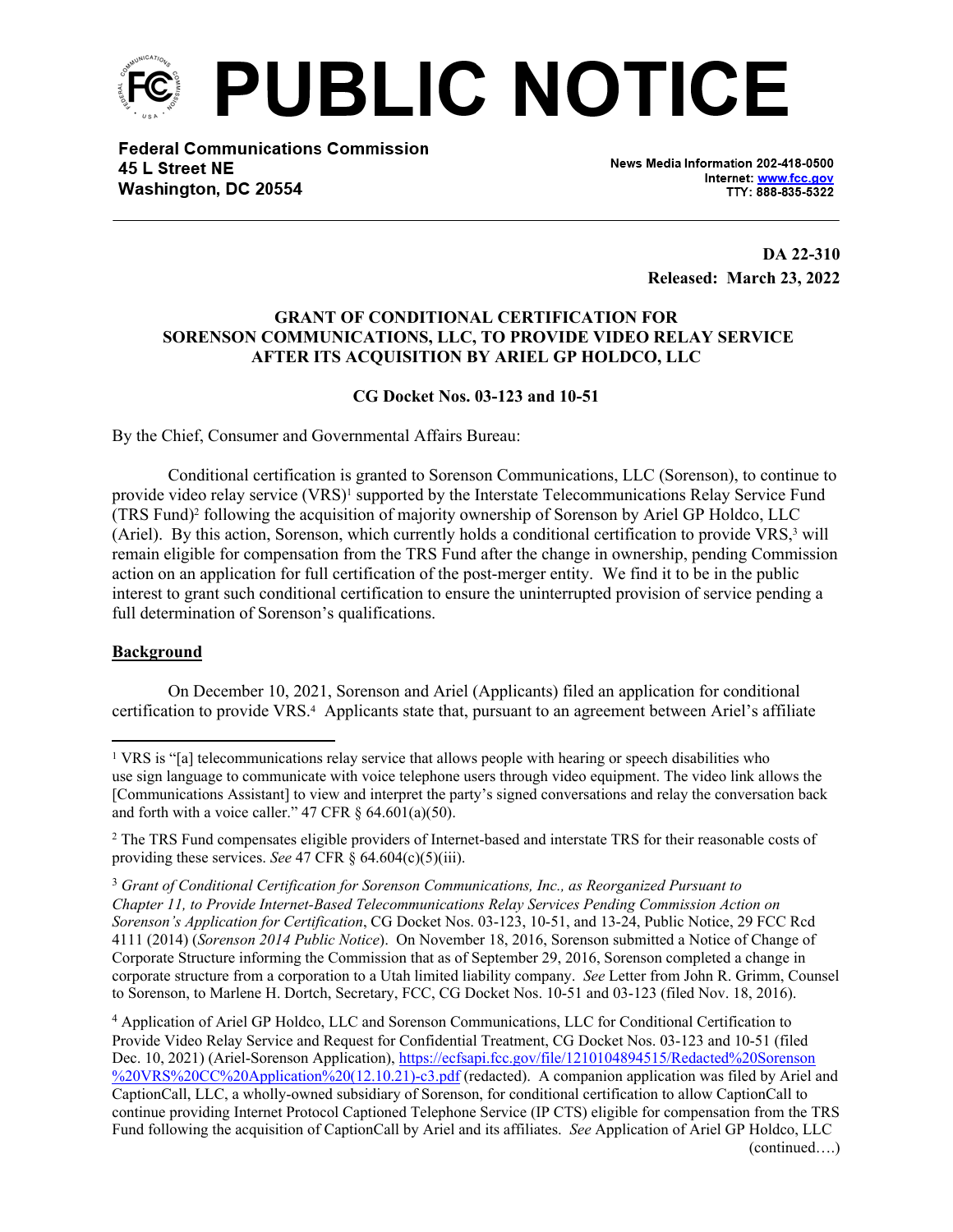Ariel Alternatives, LLC, and Sorenson's indirect ultimate parent, Sorenson Holdings, LLC, Ariel and its affiliates will acquire a controlling (approximately 52.5 percent) voting interest in Sorenson via merger.<sup>5</sup> Ariel does not currently hold Commission certification as a VRS provider. Therefore, Applicants seek conditional certification to enable Sorenson to maintain its eligibility, on an interim basis, to receive compensation from the TRS Fund following its acquisition by Ariel.<sup>6</sup> Upon such grant and consummation of the acquisition, the Applicants state, the post-merger Sorenson, which then will be majority owned and controlled by Ariel and its affiliates, will file an application for full certification to provide VRS under its changed ownership.<sup>7</sup> A draft of that application, attached to the Ariel-Sorenson Application, substitutes the post-transaction entity as the applicant, provides information about the new owners, and describes how the post-transaction entity will comply with the Commission's minimum TRS standards.<sup>8</sup>

Sorenson and Ariel state that they are "committed to providing high quality, innovative VRS, as well as to complying fully with all applicable Commission regulations."<sup>9</sup> Further, the Applicants state that Ariel plans to install in Sorenson a new management team and a new board of directors and will impose on the company new strategic priorities, including enhanced compliance expertise and controls.<sup>10</sup> They assert that a conditional grant is in the public interest because, through its ownership and control of Sorenson, Ariel plans to: (1) maintain an enhanced working relationship with the Commission so that the company can work as a partner to help maximize the benefits of TRS for those who need it while using the TRS Fund wisely; (2) reposition the company to pursue non-TRS business-to-business opportunities that will diversify the service offerings of Sorenson to benefit the deaf and hard-of-hearing community; and (3) expand access to TRS and other disability access services for the deaf and hard-of-hearing community, especially in currently underserved areas.<sup>11</sup>

The Bureau placed the application on Public Notice.12 No comments or reply comments were received. Subsequently, the Applicants met with Commission staff and submitted additional information related to financial aspects of the acquisition.<sup>13</sup>

5 Ariel-Sorenson Application at 1-2, 7-9; *see also id.*, Exh. A (describing the post-acquisition ownership structure for Sorenson). Counsel for Ariel has stated that the agreement was signed on February 25, 2022. Email from Suzanne M. Tetreault, Wilkinson Barker Knauer, LLP, to Robert Aldrich, FCC (Mar. 16, 2022).

6 Ariel-Sorenson Application at 2-4.

7 *Id*. at 3-4.

<sup>8</sup> *See id*., Exh. C, "[Draft] Application of Sorenson Communications, LLC, as Majority-Owned and Controlled by Ariel GP Holdco, LLC, for Certification to Provide Video Relay Service."

9 *Id*. at 14.

<sup>10</sup> *Id*. at 11-12.

<sup>11</sup> *Id*. at 12-14.

<sup>12</sup> *See Comment Sought on Application of Ariel GP Holdco, LLC and Sorenson Communications, LLC for Conditional Certification as a Provider of Video Relay Service; Comment Sought on Application of Ariel GP Holdco, LLC and CaptionCall, LLC for Conditional Certification as a Provider of Internet Protocol Captioned Telephone Service,* CG Docket Nos. 03-123 and 10-51, Public Notice, DA 21-1604 (CGB Dec. 17, 2021).

<sup>13</sup> *See* Letter from Suzanne M. Tetreault, Wilkinson Barker Knauer, LLP, to Marlene H. Dortch, FCC, Secretary, CG Docket Nos. 03-123 and 10-51, Attach. B (filed Feb. 18, 2022) (Ariel-Sorenson Feb. 18 *Ex Parte*) (redacted). A

(continued….)

<sup>(</sup>Continued from previous page)

and CaptionCall, LLC for Conditional Certification to Provide Internet Protocol Captioned Telephone Service and Request for Confidential Treatment, CG Docket No. 03-123 (filed Dec. 10, 2021), [https://ecfsapi.fcc.gov/file/](https://ecfsapi.fcc.gov/file/12100110222456/%5BRedacted%5D%20CaptionCall%20IPCTS%20CC%20Application%20(12.10.21)-c3.pdf) [12100110222456/%5BRedacted%5D%20CaptionCall%20IPCTS%20CC%20Application%20\(12.10.21\)-c3.pdf](https://ecfsapi.fcc.gov/file/12100110222456/%5BRedacted%5D%20CaptionCall%20IPCTS%20CC%20Application%20(12.10.21)-c3.pdf) (redacted). The Ariel-CaptionCall application is addressed separately.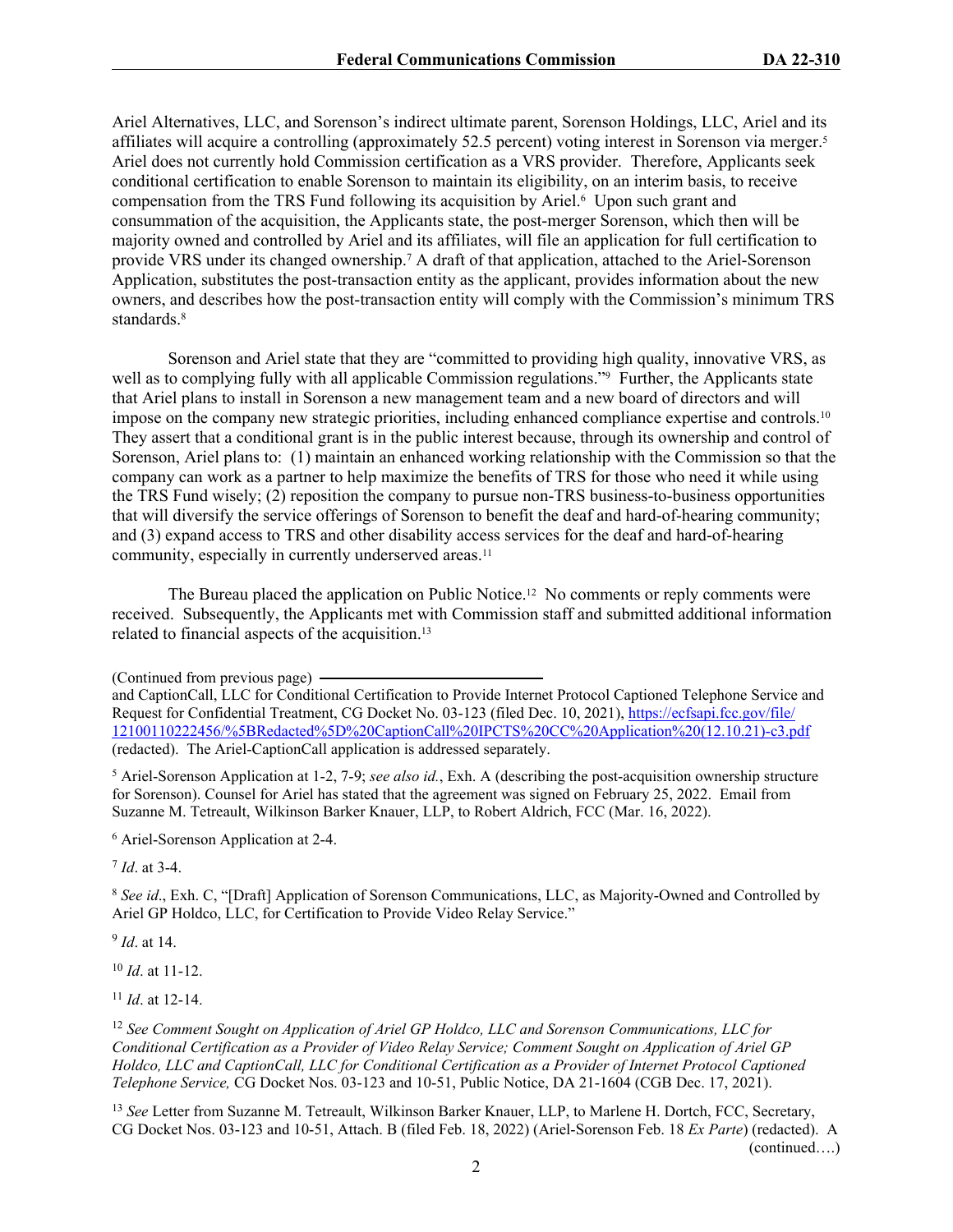## **Discussion**

Commission certification to provide TRS Fund-supported relay service is not transferable to a non-certified entity.14 To be granted certification, a provider must establish that its provision of TRS will meet the Commission's minimum TRS standards<sup>15</sup>—a determination that turns on the actions of its owners, who are ultimately responsible for complying with the Commission's rules.16 Therefore, "the certification of a provider does not automatically transfer to new owners."17 Because Ariel, which will acquire a controlling interest in Sorenson, does not currently hold Commission certification as a VRS provider, the post-acquisition entity, while retaining its corporate identity, must be granted certification on its own account under the new owners.

However, the Commission may grant conditional certification, without prejudice to its final determination of the applicant's qualifications, if additional time is needed for the Commission to complete its evaluation.18 Such conditional certifications are also granted to allow continuity of service after a change in ownership while preserving the Commission's ability to fully review an application for certification on the merits.<sup>19</sup>

*Compliance with minimum standards*. As noted above, the Application includes as an exhibit a draft application for full certification, which substitutes the post-transaction entity as the applicant, provides information about the new owners, and addresses how the post-transaction entity will comply with the Commission's minimum TRS standards.<sup>20</sup> The Application and the attached draft application for full certification represent that, upon consummation of the acquisition, Sorenson will continue to have systems, policies, and procedures in place that enable it to comply with the minimum TRS standards. While no party has demonstrated any basis for challenging this representation, our conditional certification will permit the Commission to evaluate over the next 24 months the extent of Sorenson's compliance with such standards following the acquisition. Because Sorenson will continue in existence, albeit with new majority ownership, we find that it will be bound by all of the terms and conditions of the (Continued from previous page)

complete version of this submission was also filed with a request for confidential treatment. Ariel-Sorenson Feb. 18 *Ex Parte*, Attach. A (confidential).

<sup>14</sup> *See Consumer and Governmental Affairs Bureau Clarifies the Transferability of Telecommunications Relay Service (TRS) Provider Certification*, CG Docket No. 03-123, Public Notice, 23 FCC Rcd 10438, 10438 (CGB 2008) (emphasis in original) (*Certification Transfer PN*); *see also Structure and Practices of the Video Relay Service Program*, CG Docket No. 10-51, Second Report and Order and Order, 26 FCC Rcd 10898, 10918, para. 47 (2011) (*Internet-based TRS Certification Order*) (confirming the ruling in the *Certification Transfer PN*).

<sup>15</sup> 47 CFR § 64.606(b)(2)(i).

<sup>16</sup> *Certification Transfer PN*, 23 FCC Rcd at 10439.

 $17$  *Id.* 

<sup>18</sup> *Internet-based TRS Certification Order*, 26 FCC Rcd at 10914-15, para. 37; *see also Misuse of Internet Protocol (IP) Captioned Telephone Service*; *Telecommunications Relay Services and Speech-to-Speech Services for Individuals with Hearing and Speech Disabilities*, CG Docket Nos. 13-24 and 03-123, Report and Order, Declaratory Ruling, Further Notice of Proposed Rulemaking, and Notice of Inquiry, 33 FCC Rcd 5800, 5835, para. 64 (2018).

<sup>19</sup> *Internet-based TRS Certification Order*, 26 FCC Rcd at 10914-15, para. 37; *Sorenson 2014 Public Notice*, 29 FCC Rcd at 4114. The ability to issue conditional grants of certification "balances the need for continuity of service with the need to ensure that only qualified applicants for [Internet-based TRS] service are eligible to receive compensation from the TRS Fund for their provision of [Internet-based TRS] services." *Internet-based TRS Certification Order*, 26 FCC Rcd at 10914-15, para. 37; *see also Sorenson 2014 Public Notice,* 29 FCC Rcd at 4111.

20 Ariel-Sorenson Application, Exh. C.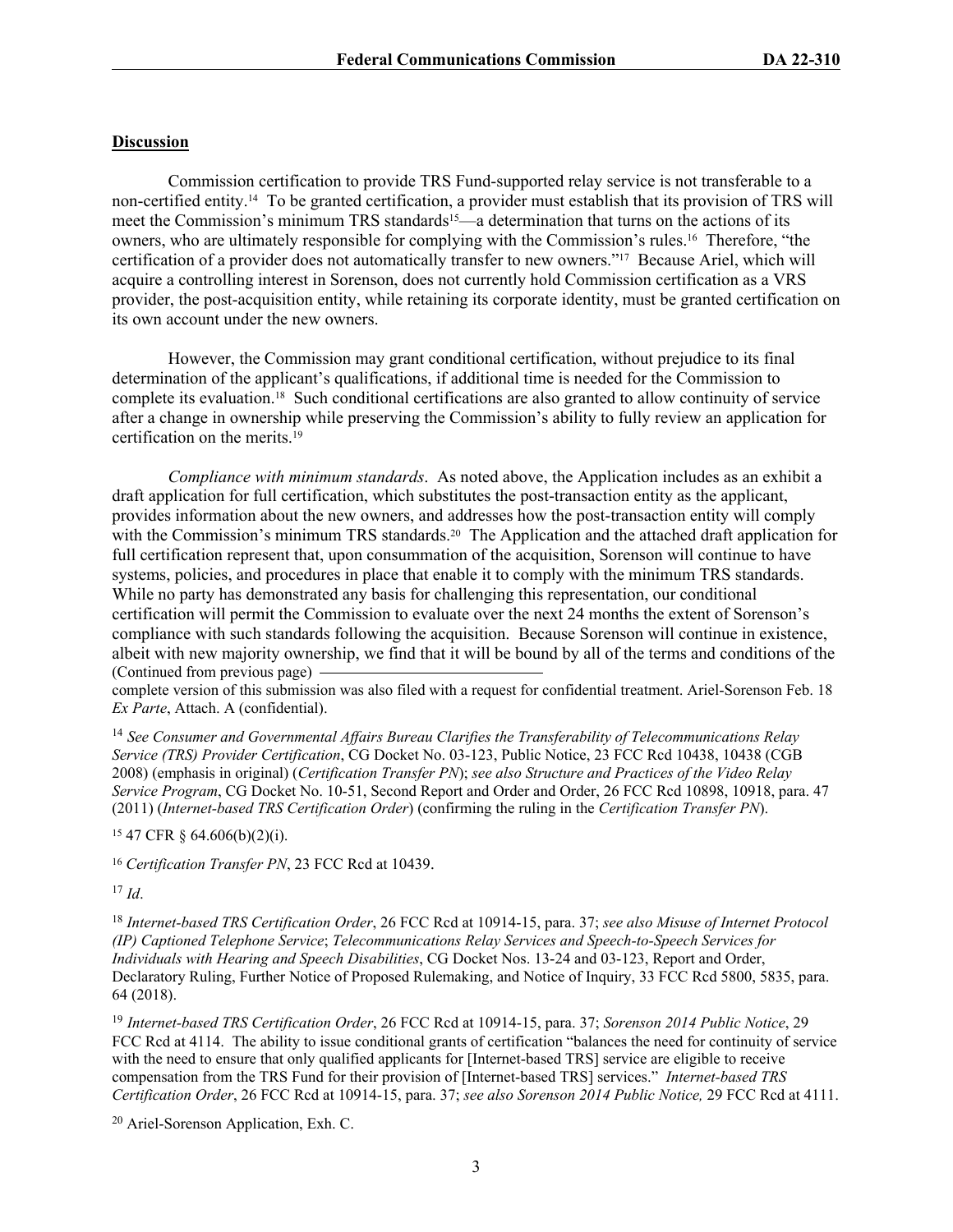consent decree, dated December 3, 2021, between Sorenson, CaptionCall, and the Enforcement Bureau.<sup>21</sup> Further, for the avoidance of doubt, we condition our approval on both Sorenson and Ariel continuing to adhere to the terms and conditions of that decree.

The Bureau notes that Moody's Investors Service recently announced it had downgraded Sorenson's Corporate Family Rating (CFR) from B2 to B3, in response to the company's plans "to issue approximately \$589 million Holdco [payment-in-kind] notes (unrated) to help fund the sale of majority ownership of the company."22 This new debt would be added to existing first-lien obligations, with the result that "Sorenson's leverage as measured by Debt/EBITDA will increase to approximately 4.7x from an estimated 2.5x at the end of FY2021."23 Such developments raise particular concern in light of the significant roles played by Sorenson in the provision of  $VRS<sup>24</sup>$  and by CaptionCall in the provision of IP CTS.<sup>25</sup>

Based on review of the information made available by the Applicants regarding these new financial obligations,26 however, we do not find that, at this time, there is a substantial risk of Sorenson becoming unable to meet the Commission's minimum standards.27 We again emphasize, as prior Commission orders make clear, that TRS providers are *not* entitled to TRS Fund reimbursement for "all capital costs they have chosen to incur—such as high levels of debt—where there is no reason to believe that those costs are necessary to the provision of reimbursable services."28 Therefore, to the extent that

<sup>22</sup> Moody's Investors Service, *Rating Action: Moody's downgrades Sorenson's CFR to B3, affirms credit facility at B2; outlook stable* (Jan. 13, 2022), [https://www.moodys.com/research/Moodys-downgrades-Sorensons-CFR-to-B3](https://www.moodys.com/research/Moodys-downgrades-Sorensons-CFR-to-B3-affirms-credit-facility-at--PR_461292) [affirms-credit-facility-at--PR\\_461292](https://www.moodys.com/research/Moodys-downgrades-Sorensons-CFR-to-B3-affirms-credit-facility-at--PR_461292) (*Moody's Rating*). CFRs are "long-term ratings that reflect the relative likelihood of a default on a corporate family's debt and debt-like obligations and the expected financial loss suffered in the event of default. A CFR is assigned to a corporate family as if it had a single class of debt and a single consolidated legal entity structure." Moody's Investors Service, Rating Symbols and Definitions at 8 (Nov. 2, 2021), [https://www.moodys.com/researchdocumentcontentpage.aspx?docid=PBC\\_79004.](https://www.moodys.com/researchdocumentcontentpage.aspx?docid=PBC_79004) "Obligations rated B are considered speculative and are subject to high credit risk," and a B3 rating "indicates a ranking in the lower end of that generic rating category." *Id*. at 6.

<sup>23</sup> *Id.* Moody's explained that the lower rating reflects the company's "narrow business focus, reliance on compensation rates set by the FCC, uncertainty around future rates and the prospect for further rate decreases that pose meaningful risk to the credit profile," while acknowledging that "[t]hese credit challenges are counterbalanced by the Sorenson's strong market position within its niche business and steady demand for the company's services." *Id*.

<sup>24</sup> *See, e.g.*, *Telecommunications Relay Services and Speech-to-Speech Services for Individuals with Hearing and Speech Disabilities*; *Structure and Practices of the Video Relay Service Program*, CG Docket Nos. 03-123 and 10- 51, Notice of Proposed Rulemaking and Order, 36 FCC Rcd 8802, 8803-04, para. 3 n.8 (2021).

<sup>25</sup> *See, e.g.*, Rolka Loube, Interstate Telecommunications Relay Services Fund Payment Formula and Fund Size Estimate, CG Docket Nos. 03-123 and 10-51, Exh. 1-3.1 (filed May 1, 2020) (confidential version).

<sup>26</sup> *See* Ariel-Sorenson Feb. 18 *Ex Parte*.

<sup>27</sup> *Cf. Notice of Conditional Grant of Application of Miracom USA, Inc., for Certification as a Provider of Internet Protocol Captioned Telephone Service Eligible for Compensation from the Telecommunications Relay Service Fund*, CG Docket Nos. 03-123, 10-51, and 13-24, Public Notice, 29 FCC Rcd 5105, 5109 (CGB 2014) ("[T]o the extent that IP CTS compensation rates ultimately are insufficient for Miracom to recover its higher costs, it is not clear from the information provided . . . that Miracom could respond in ways that would allow it to continue in operation and to meet the mandatory minimum standards").

<sup>28</sup> *Structure and Practices of the Video Relay Service Program*; *Telecommunications Relay Services and Speech-to-Speech Services for Individuals with Hearing and Speech Disabilities*, CG Docket Nos. 10-51 and 03-123, Report

(continued….)

<sup>21</sup> *Sorenson Communications, LLC/CaptionCall, LLC,* File Nos. EB-TCD-17-00024119, EB-TCD-19-00030262, and EB-TCD-21-00032604, Order, DA 21-1488, Consent Decree at paras. 3(a), 35 (EB Dec. 3, 2021).